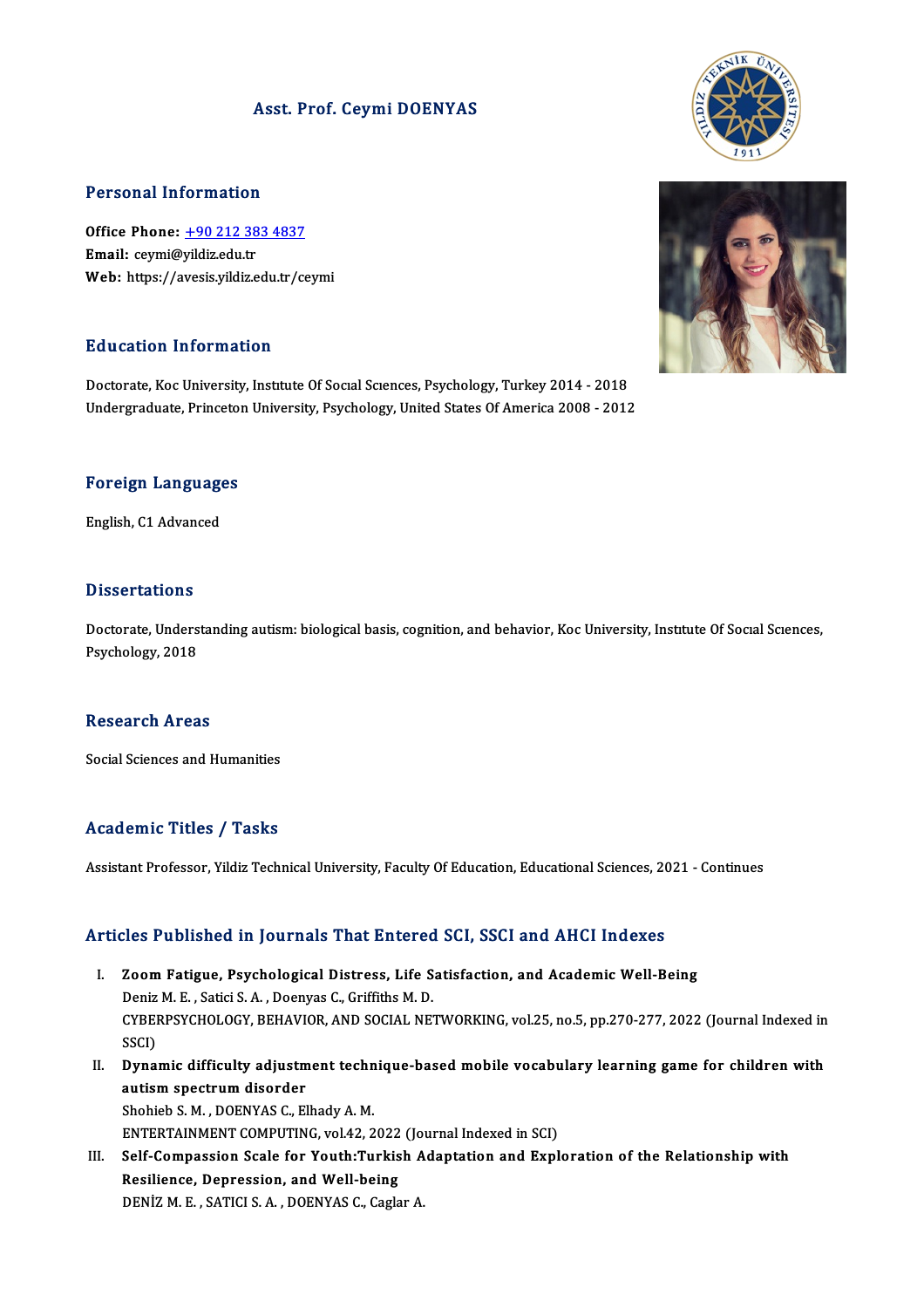CHILD INDICATORS RESEARCH, 2022 (Journal Indexed in SSCI)<br>Petential Pela of Enixonatics and Peday Siznaling in the

- CHILD INDICATORS RESEARCH, 2022 (Journal Indexed in SSCI)<br>IV. Potential Role of Epigenetics and Redox Signaling in the Gut-Brain Communication and the Case of CHILD INDICATORS RESEARCI<br>Potential Role of Epigeneti<br>Autism Spectrum Disorder<br>DOENVAS C Potential R<br>Autism Spe<br>DOENYAS C.<br>CELLIU AP A Autism Spectrum Disorder<br>DOENYAS C.<br>CELLULAR AND MOLECULAR NEUROBIOLOGY, 2021 (Journal Indexed in SCI)<br>Can school teachers? willingness to teach ASD, inclusion classes he in DOENYAS C.<br>CELLULAR AND MOLECULAR NEUROBIOLOGY, 2021 (Journal Indexed in SCI)<br>V. Can school teachers? willingness to teach ASD-inclusion classes be increased via special education
- CELLULAR AND MOLECULAR NEUROBIOLOGY, 202<br>Can school teachers? willingness to teach ASD<br>training? Uncovering mediating mechanisms\* training? Uncovering mediating mechanisms\*<br>Kisbu-Sakarya Y., Doenyas C. RESEARCH IN DEVELOPMENTAL DISABILITIES, vol.113, 2021 (Journal Indexed in SSCI) Kisbu-Sakarya Y., Doenyas C.<br>RESEARCH IN DEVELOPMENTAL DISABILITIES, vol.113, 2021 (Journal Indexed in SSCI)<br>VI. Leveraging Technology for the Wellbeing of Individuals With Autism Spectrum Disorder and Their<br>Families D
- RESEARCH IN DEVELOPMENT<br>Leveraging Technology fo<br>Families During Covid-19<br>Deenves C. Shebieb S. M Leveraging Technology<br>Families During Covid-<br>Doenyas C., Shohieb S. M.<br>EPONTIEDS IN PSYCHIAT Families During Covid-19<br>Doenyas C., Shohieb S. M.<br>FRONTIERS IN PSYCHIATRY, vol.12, 2021 (Journal Indexed in SCI)
- Doenyas C., Shohieb S. M.<br>FRONTIERS IN PSYCHIATRY, vol.12, 2021 (Journal Indexed in SCI)<br>VII. Autism in Turkey: demographics, behavior problems, and accompanying medical conditions in a<br>sample of Turkish youth with out FRONTIERS IN PSYCHIATRY, vol.12, 2021 (Journal Indexed in Solutism in Turkey: demographics, behavior problems, an sample of Turkish youth with autism spectrum disorder<br>DOENVAS C. Flugi P. Unay O. S. Conon L. Tatli P. sample of Turkish youth with autism spectrum disorder<br>DOENYAS C., Ekici B., Unay O. S., Gonen I., Tatli B. sample of Turkish youth with autism spectrum disorder<br>DOENYAS C., Ekici B., Unay O. S. , Gonen I., Tatli B.<br>INTERNATIONAL JOURNAL OF DEVELOPMENTAL DISABILITIES, 2021 (Journal Indexed in SSCI)<br>Vinulance fector related gut m
- VIII. Virulence factor-related gut microbiota genes and immunoglobulin A levels as novel markers for machine learning-based classification of autism spectrum disorder INTERNATIONAL JOURNAL OF DEVELOPMENTAL DISABILITIES, 2021 (Jour<br>Virulence factor-related gut microbiota genes and immunoglobulin<br>machine learning-based classification of autism spectrum disorder<br>Wang M. DOENVAS C. Wan L. Z Virulence factor-related gut microbiota genes and immunoglobuli<br>machine learning-based classification of autism spectrum disorde<br>Wang M., DOENYAS C., Wan J., Zeng S., Cai C., Zhou J., Liu Y., Yin Z., Zhou W.<br>COMBUTATIONAL COMPUTATIONAL AND STRUCTURAL BIOTECHNOLOGY JOURNAL, vol.19, pp.545-554, 2021 (Journal Indexed in SCI) Wan<br>COM<br>SCI)<br>Boh: COMPUTATIONAL AND STRUCTURAL BIOTECHNOLOGY JOURNAL, vol.19, pp.545-554, 2021 (Journal Indexed<br>SCI)<br>IX. Behavioral Implications of the Covid-19 Process for Autism Spectrum Disorder, and Individuals'<br>Comprehension of and Bea
	- SCI)<br>Behavioral Implications of the Covid-19 Process for Autism S<sub>|</sub><br>Comprehension of and Reactions to the Pandemic Conditions<br>Mutluer T. Deenves C. Aslan Cons H Behavioral Implications of the Conditions<br>Comprehension of and Reactions<br>Mutluer T., Doenyas C., Aslan Genc H.<br>EPONTIERS IN REVCHIATRY vol.11-2 Comprehension of and Reactions to the Pandemic Conditions<br>Mutluer T., Doenyas C., Aslan Genc H. FRONTIERS IN PSYCHIATRY, vol.11, 2020 (Journal Indexed in SCI)
	- X. Novel Personalized Dietary Treatment for Autism Based on the Gut-Immune-Endocrine-Brain Axis<br>Doenyas C. Novel Personalized Dietary Treatment for Autism Based on the<br>Doenyas C.<br>FRONTIERS IN ENDOCRINOLOGY, vol.10, 2019 (Journal Indexed in SCI)<br>Frees monitoring in doctains making and timing is discussed in

XI. Error monitoring in decision-making and timing is disrupted in autism spectrum disorder<br>Doenyas C., Mutluer T., Genc E., Balci F. FRONTIERS IN ENDOCRINOLOGY, vol.1<br>Error monitoring in decision-maki<br>Doenyas C., Mutluer T., Genc E., Balci F.<br>AUTISM BESEARCH vol.12 no.2 np.22 Error monitoring in decision-making and timing is disrupted in auti<br>Doenyas C., Mutluer T., Genc E., Balci F.<br>AUTISM RESEARCH, vol.12, no.2, pp.239-248, 2019 (Journal Indexed in SCI)<br>Distany interventions for autiom apertr

Doenyas C., Mutluer T., Genc E., Balci F.<br>AUTISM RESEARCH, vol.12, no.2, pp.239-248, 2019 (Journal Indexed in SCI)<br>XII. Dietary interventions for autism spectrum disorder: New perspectives from the gut-brain axis<br>Deepy AUTISM RE<br><mark>Dietary in</mark><br>Doenyas C.<br>PHYSIOLOC Dietary interventions for autism spectrum disorder: New perspectives<br>Doenyas C.<br>PHYSIOLOGY & BEHAVIOR, vol.194, pp.577-582, 2018 (Journal Indexed in SCI)<br>Cut Mispobiata, Inflammation, and Probiatiss on Noural Davelonment.

PHYSIOLOGY & BEHAVIOR, vol.194, pp.577-582, 2018 (Journal Indexed in SCI)

### Doenyas C.<br>PHYSIOLOGY & BEHAVIOR, vol.194, pp.577-582, 2018 (Journal Indexed in SCI)<br>XIII. Gut Microbiota, Inflammation, and Probiotics on Neural Development in Autism Spectrum Disorder<br>Doenyas C. Gut Microbiota, Inflammation, and Probiotics on Neural Deve<br>Doenyas C.<br>NEUROSCIENCE, vol.374, pp.271-286, 2018 (Journal Indexed in SCI)<br>Net just a sum of its parts: How tasks of the theory of mind (

- Doenyas C.<br>NEUROSCIENCE, vol.374, pp.271-286, 2018 (Journal Indexed in SCI)<br>XIV. Not just a sum of its parts: How tasks of the theory of mind scale relate to executive function across<br>time NEUR<br>Not j<br>time<br><sup>Doom</sup> Not just a sum of its parts: Ho<br>time<br>Doenyas C., Yavuz H. M. , Selcuk B.<br>JOUPNAL OF EXPEPIMENTAL CHU time<br>Doenyas C., Yavuz H. M. , Selcuk B.<br>JOURNAL OF EXPERIMENTAL CHILD PSYCHOLOGY, vol.166, pp.485-501, 2018 (Journal Indexed in SSCI)<br>Self yersus other eriented social metiyation, not lesk of emnathis er merel shility, ey
	-

Doenyas C., Yavuz H. M. , Selcuk B.<br>JOURNAL OF EXPERIMENTAL CHILD PSYCHOLOGY, vol.166, pp.485-501, 2018 (Journal Indexed in SSCI)<br>XV. Self versus other oriented social motivation, not lack of empathic or moral ability, exp JOURNAL OF EXPERIMENTAL CHILD PSYCHOLOGY, vol.166, pp.485-501, 20<br>Self versus other oriented social motivation, not lack of empathic c<br>behavioral outcomes in children with high theory of mind abilities<br>Deenves C XV. Self versus other oriented social motivation, not lack of empathic or moral ability, explains<br>behavioral outcomes in children with high theory of mind abilities<br>Doenyas C. behavioral outcomes in children with high theory of mind abilities<br>Doenyas C.<br>MOTIVATION AND EMOTION, vol.41, no.6, pp.683-697, 2017 (Journal Indexed in SSCI)<br>The Secial Living Complex: A New, All Dey, Veerlang Interventio

XVI. The Social Living Complex: A New, All Day, Yearlong Intervention Model for Individuals with Autism MOTIVATION AND EMOTION, vol.41, no.6, p<br>The Social Living Complex: A New, All<br>Spectrum Disorder and Their Parents<br>Deenves C Spectrum Disorder and Their Parents<br>Doenyas C. Spectrum Disorder and Their Parents<br>Doenyas C.<br>JOURNAL OF AUTISM AND DEVELOPMENTAL DISORDERS, vol.46, no.9, pp.3037-3053, 2016 (Journal Indexed in<br>SSCD

Doen<br>JOUR<br>SSCI)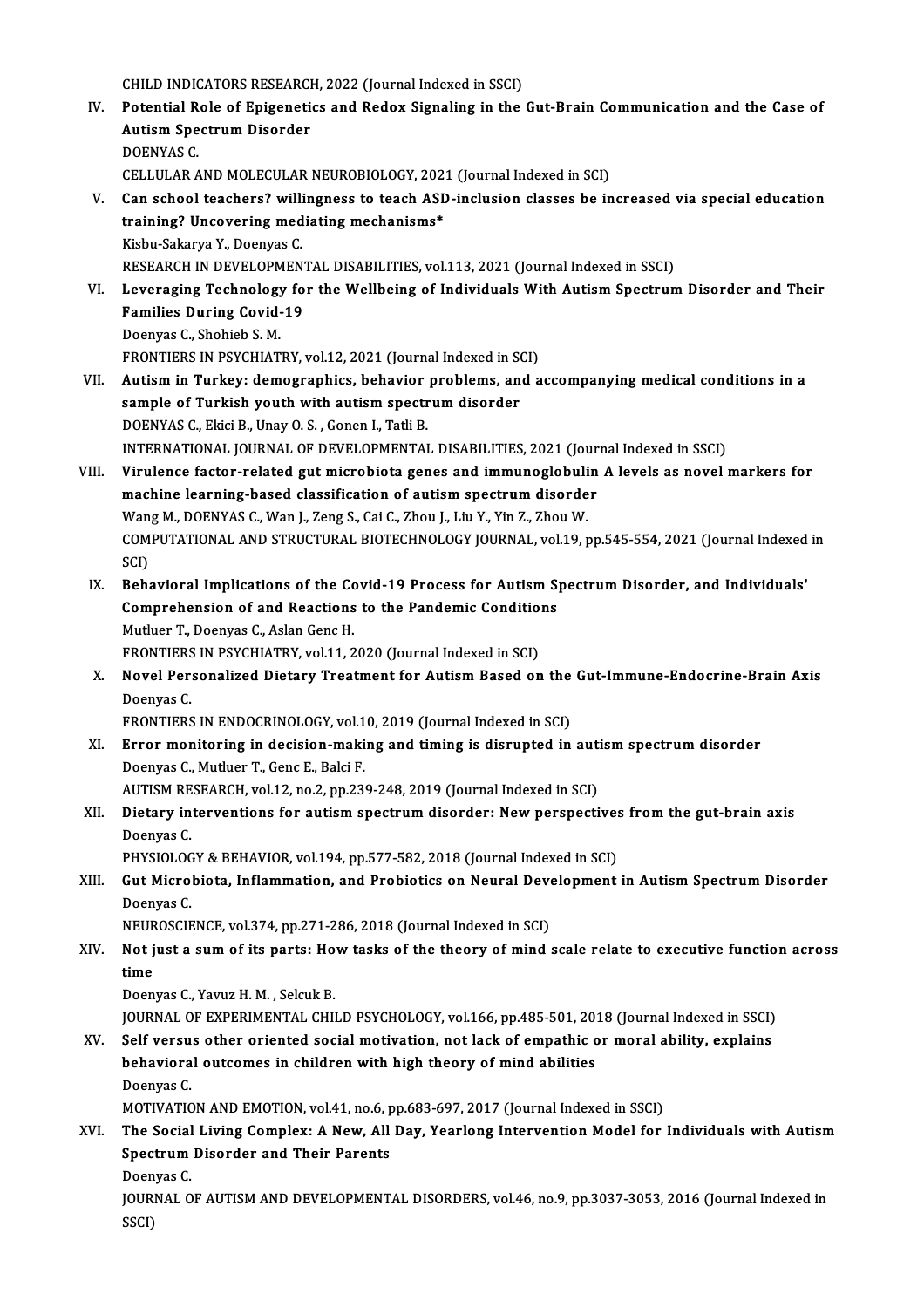### Articles Published in Other Journals

rticles Published in Other Journals<br>I. Otizm Spektrum Bozukluğunda Bedensel Rahatsızlıklar ile Otizm Davranış Bozukluğu Kategorileri<br>Arasındaki İliskinin İnsalanmasi Arasındaki İlişkinin İlişkinin İncelenmesi<br>Arasındaki İlişkinin İncelenmesi<br>DOENVAS G. MUTUER T Arasındaki İlişkinin İncelenmesi<br>DOENYAS C., MUTLUER T. Arasındaki İlişkinin İncelenmesi<br>DOENYAS C., MUTLUER T.<br>Çocuk ve Gençlik Ruh Sağlığı Dergisi, vol.27, no.3, pp.163-169, 2020 (Other Refereed National Journals)<br>Sangany Brahlama in Turkish Childran with Autiam Spectrum Disa DOENYAS C., MUTLUER T.<br>Cocuk ve Gençlik Ruh Sağlığı Dergisi, vol.27, no.3, pp.163-169, 2020 (Other Refer<br>II. Sensory Problems in Turkish Children with Autism Spectrum Disorder<br>Unav Ö.S., DOENYAS G. Elisi B. CÖNEN İ. TATLLE

- II. Sensory Problems in Turkish Children with Autism Spectrum Disorder<br>Unay Ö.S., DOENYAS C., Ekici B., GÖNEN İ., TATLI B. Sensory Problems in Turkish Children with Autism Spectrum Disorder<br>Unay Ö. S. , DOENYAS C., Ekici B., GÖNEN İ., TATLI B.<br>Çocuk Dergisi, vol.20, no.2, pp.59-65, 2020 (Other Refereed National Journals)<br>What Buns in the Famil
- Unay Ö. S. , DOENYAS C., Ekici B., GÖNEN İ., TATLI B.<br>Cocuk Dergisi, vol.20, no.2, pp.59-65, 2020 (Other Refereed National Journals)<br>III. What Runs in the Family? Relations Between Parent-Child Characteristics in Cases wit Cocuk Dergisi, vol.20, no<br>What Runs in the Fan<br>Typical Development<br>Muther T. Deenwe C. L What Runs in the Family? R<br>Typical Development<br>Mutluer T., Doenyas C., ERAY Ş.<br>PSYCHIATPY AND PEHAVIOPA! Typical Development<br>Mutluer T., Doenyas C., ERAY Ş.<br>PSYCHIATRY AND BEHAVIORAL SCIENCES, vol.10, no.3, pp.103-109, 2020 (Journal Indexed in ESCI)

Mutluer T., Doenyas C., ERAY Ş.<br>PSYCHIATRY AND BEHAVIORAL SCIENCES, vol.10, no.3, pp.103-109, 2020 (Journal Indexed in ESCI)<br>IV. Çevresel etkenler ve beslenmenin otizme etkisini mümkün kılan mekanizma: Bağırsak mikrobi PSYCHIATRY<br>Cevresel et<br>DOENYAS C.<br>Türk Mikrob Çevresel etkenler ve beslenmenin otizme etkisini mümkün kılan mekanizma: Bağırsak mikro<br>DOENYAS C.<br>TürkMikrobiyoloji Cemiyeti Dergisi, vol.49, no.3, pp.113-117, 2019 (Other Refereed National Journals)<br>Türkiye'deki etirmli

DOENYAS C.<br>Türk Mikrobiyoloji Cemiyeti Dergisi, vol.49, no.3, pp.113-117, 2019 (Other Refereed National Journals)<br>V. Türkiye'deki otizmli çocukların alternatif ve destekleyici iletişim sisteminde en çok kullandığı<br>Gözg Türk Mikro<br><mark>Türkiye'de</mark><br>sözcükler<br>Gürdeğdu Türkiye'deki otizmli çocuklarır<br>sözcükler<br>Gündoğdu D., Elcik Z., DOENYAS C.<br>Educational Technology Theory on sözcükler<br>Gündoğdu D., Elcik Z., DOENYAS C.<br>Educational Technology Theory and Practice, vol.9, no.2, pp.392-415, 2019 (Other Refereed National Journals)<br>Theory of mind in action: Use of montel state understanding in social

Gündoğdu D., Elcik Z., DOENYAS C.<br>Educational Technology Theory and Practice, vol.9, no.2, pp.392-415, 2019 (Other Refereed N<br>VI. Theory of mind in action: Use of mental state understanding in social interactions<br>DOENYAS C Educational<br>Theory of r<br>DOENYAS C.<br>Akdoniz hes Theory of mind in action: Use of mental state understanding in social interactions<br>DOENYAS C.<br>Akdeniz İnsani Bilimler Dergisi, vol.9, no.1, pp.153-160, 2019 (Other Refereed National Journals)<br>Htiligation Avenues for Induse

VII. Utilization Avenues for Induced Pluripotent Stem Cells in Autism<br>DOENYAS C., TÜRKOĞLU N. Akdeniz İnsani Bilimler Der<br>Utilization Avenues for I<br>DOENYAS C., TÜRKOĞLU N.<br>Cumburiyat Madisəl Iourna Utilization Avenues for Induced Pluripotent Stem Cells in Autism<br>DOENYAS C., TÜRKOĞLU N.<br>Cumhuriyet Medical Journal, vol.41, no.1, pp.115-120, 2019 (Other Refereed National Journals)<br>Mikrobiyeta ve Otizm

VIII. Mikrobiyota ve Otizm<br>DOENYAS C. Cumhuriyet<br>Mi<mark>krobiyot</mark><br>DOENYAS C.<br>Türkiye Sağl

Mikrobiyota ve Otizm<br>DOENYAS C.<br>Türkiye Sağlık Bilimleri ve Araştırmaları Dergisi, vol.1, no.2, pp.43-48, 2019 (Other Refereed National Journals)<br>Autism and tablet semputers in Turkeyy Teasbing pisture sequensing skills vi DOENYAS C.<br>Türkiye Sağlık Bilimleri ve Araştırmaları Dergisi, vol.1, no.2, pp.43-48, 2019 (Other Refereed National Journals<br>IX. Autism and tablet computers in Turkey: Teaching picture sequencing skills via a web-based

# Türkiye Sağlıl<br>**Autism and<br>application**

Autism and tablet computers in Turkey: Teaching pict<br>application<br>DOENYAS C., Emre Ş., Özcan E. Ç. , ÇATALTEPE Z., BİRKAN B.<br>International Journal of Child Computer Interaction vol 3, ne

application<br>DOENYAS C., Emre Ș., Özcan E. Ç. , ÇATALTEPE Z., BİRKAN B.<br>International Journal of Child-Computer Interaction, vol.2, no.1, pp.60-71, 2014 (Refereed Journals of Other<br>Institutions) DOENYAS C.,<br>International<br>Institutions)

### Books&Book Chapters

ooks & Book Chapters<br>I. A Novel Adaptive Web-Based Environment to Help Deafblind Individuals in Accessing the Web and<br>Lifeleng Learning Lifelong Learning<br>A Novel Adaptive<br>Lifelong Learning<br>Shebich S. DOENVAS A Novel Adaptive Web-Based<br>Lifelong Learning<br>Shohieb S., DOENYAS C., Haji S. A.<br>in: Softunge Engineering Bereneg

Lifelong Learning<br>Shohieb S., DOENYAS C., Haji S. A.<br>in: Software Engineering Perspectives in Intelligent Systems, Silhavy R., Silhavy P., Prokopova Z., Editor, Springer, Shohieb S., DOENYAS C., Haji S.<br>in: Software Engineering Pers<br>New York, pp.253-266, 2020<br>Prospective Memery and I in: Software Engineering Perspectives in In<br>New York, pp.253-266, 2020<br>II. Prospective Memory and Personality<br>DOENVAS C

New York, p<br>Prospective<br>DOENYAS C.<br>Lambert Ass Prospective Memory and Personality<br>DOENYAS C.<br>Lambert Academic Publishing, Saarbrücken, 2015<br>Activity Schodules en iPade for Children with

### DOENYAS C.<br>Lambert Academic Publishing, Saarbrücken, 2015<br>III. Activity Schedules on iPads for Children with Autism: How to prepare them and teach their<br>independent use Lambert Academic<br>Activity Schedule<br>independent use<br>DOENVAS C Activity Sch<br>independer<br>DOENYAS C.<br>LAB Lamber independent use<br>DOENYAS C.<br>LAP Lambert Academic Publishing, Saarbrücken, 2014